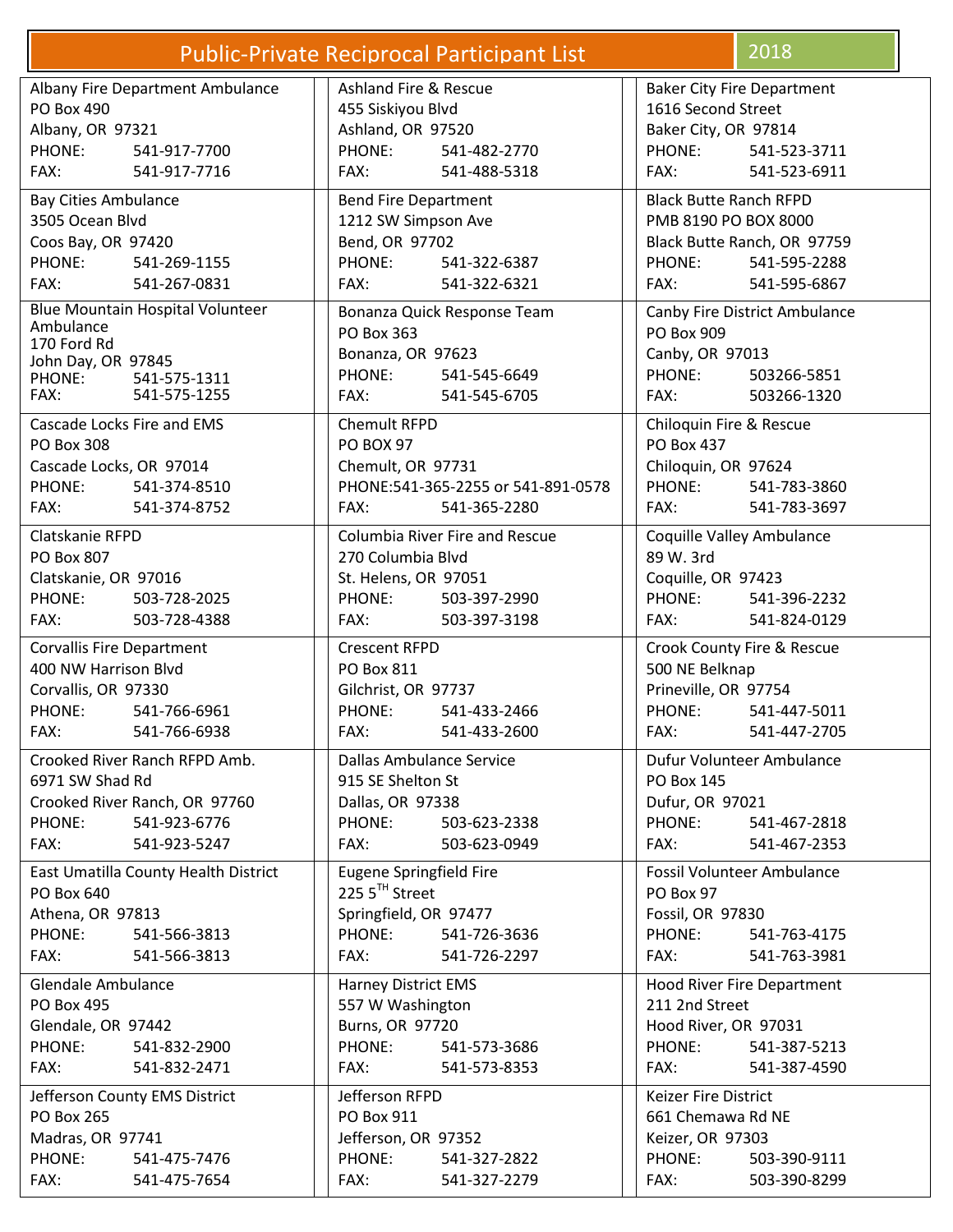|                                                                                                                  | <b>Public-Private Reciprocal Participant List</b>                                                                                                         | 2018                                                                                                                                                                                                                           |
|------------------------------------------------------------------------------------------------------------------|-----------------------------------------------------------------------------------------------------------------------------------------------------------|--------------------------------------------------------------------------------------------------------------------------------------------------------------------------------------------------------------------------------|
| Keno Fire Department Ambulance                                                                                   | Klamath County Fire District #1                                                                                                                           | La Grande Fire Department                                                                                                                                                                                                      |
| PO Box 10                                                                                                        | 143 North Broad Street                                                                                                                                    | 1806 Cove Ave                                                                                                                                                                                                                  |
| Keno, OR 97627                                                                                                   | Klamath Falls, OR 97601                                                                                                                                   | La Grande, OR 97850                                                                                                                                                                                                            |
| PHONE:                                                                                                           | PHONE:                                                                                                                                                    | PHONE:                                                                                                                                                                                                                         |
| 541-883-3062                                                                                                     | 541-885-2056                                                                                                                                              | 541-963-3123                                                                                                                                                                                                                   |
| FAX:                                                                                                             | FAX:                                                                                                                                                      | FAX:                                                                                                                                                                                                                           |
| 541-884-5844                                                                                                     | 541-884-6920                                                                                                                                              | 541-963-2192                                                                                                                                                                                                                   |
| La Pine RFPD<br>PO Box 10<br>La Pine, OR 97739<br>PHONE:<br>541-536-2935<br>Amb. billing: 541-536-2935           | Lane Fire Authority<br>29999 Hallett Street<br>Eugene, OR 97402<br>PHONE:<br>541-688-1770<br>FAX:<br>541-688-3937                                         | <b>Lebanon Fire District</b><br>1050 W Oak Street<br>Lebanon, OR 97355<br>PHONE:<br>541-451-1901<br>FAX:<br>541-451-6106                                                                                                       |
| Lower Umpqua EMS                                                                                                 | Lyons Rural Fire Protection District                                                                                                                      | Marion County Fire District #1                                                                                                                                                                                                 |
| 600 Ranch Rd                                                                                                     | PO Box 179                                                                                                                                                | 300 Cordon Rd NE                                                                                                                                                                                                               |
| Reedsport, OR 97467                                                                                              | Lyons, OR 97358                                                                                                                                           | Salem, OR 97301                                                                                                                                                                                                                |
| PHONE:                                                                                                           | PHONE:                                                                                                                                                    | PHONE:                                                                                                                                                                                                                         |
| 541-271-2171                                                                                                     | 503-859-2410                                                                                                                                              | 503-588-6428                                                                                                                                                                                                                   |
| FAX:                                                                                                             | FAX:                                                                                                                                                      | FAX:                                                                                                                                                                                                                           |
| 541-271-2941                                                                                                     | 503-859-2422                                                                                                                                              | 503-588-6537                                                                                                                                                                                                                   |
| McMinnville Fire Department                                                                                      | MedCom Ambulance Authority                                                                                                                                | Medix Ambulance Service, Inc.                                                                                                                                                                                                  |
| 175 E First Street                                                                                               | 1290 NE Cedar                                                                                                                                             | 2325 SE Dolphin Ave                                                                                                                                                                                                            |
| McMinnville, OR 97128                                                                                            | Roseburg, OR 97470                                                                                                                                        | Warrenton, OR 97146                                                                                                                                                                                                            |
| PHONE:                                                                                                           | PHONE:                                                                                                                                                    | PHONE:                                                                                                                                                                                                                         |
| 503-435-5800                                                                                                     | 541-440-3806                                                                                                                                              | 503-861-5558                                                                                                                                                                                                                   |
| FAX:                                                                                                             | FAX:                                                                                                                                                      | FAX:                                                                                                                                                                                                                           |
| 503-435-5815                                                                                                     | 541-677-9159                                                                                                                                              | 503-861-5555                                                                                                                                                                                                                   |
| Mid-Columbia Fire & Rescue                                                                                       | <b>Milton-Freewater EMS</b>                                                                                                                               | Mist-Birkenfeld RFPD                                                                                                                                                                                                           |
| 1400 W 8th Street                                                                                                | PO Box 356                                                                                                                                                | 12525 Hwy. 202                                                                                                                                                                                                                 |
| The Dalles, OR 97058                                                                                             | Milton-Freewater, OR 97862                                                                                                                                | Mist, OR 97016                                                                                                                                                                                                                 |
| PHONE:                                                                                                           | PHONE:                                                                                                                                                    | PHONE:                                                                                                                                                                                                                         |
| 541-296-9445                                                                                                     | 541-938-7146                                                                                                                                              | 503-755-2710                                                                                                                                                                                                                   |
| FAX:                                                                                                             | FAX:                                                                                                                                                      | FAX:                                                                                                                                                                                                                           |
| 541-296-8656                                                                                                     | 541-938-6967                                                                                                                                              | 503-755-2556                                                                                                                                                                                                                   |
| Molalla RFPD                                                                                                     | <b>Morrow County Ambulance</b>                                                                                                                            | Myrtle Point Ambulance                                                                                                                                                                                                         |
| PO Box 655                                                                                                       | PO Box 9                                                                                                                                                  | 424 5th Street                                                                                                                                                                                                                 |
| Molalla, OR 97038                                                                                                | Heppner, OR 97836                                                                                                                                         | Myrtle Point, OR 97458                                                                                                                                                                                                         |
| PHONE:                                                                                                           | PHONE:                                                                                                                                                    | PHONE:                                                                                                                                                                                                                         |
| 503-829-2200                                                                                                     | 541-676-9133                                                                                                                                              | 541-572-2993                                                                                                                                                                                                                   |
| FAX:                                                                                                             | FAX:                                                                                                                                                      | FAX: The contract of the contract of the contract of the contract of the contract of the contract of the contract of the contract of the contract of the contract of the contract of the contract of the contract of the contr |
| 503-829-5794                                                                                                     | 541-676-2901                                                                                                                                              | 541-572-0233                                                                                                                                                                                                                   |
| North Douglas County Fire-EMS<br>PO Box 277<br>Drain, OR 97435<br>PHONE:<br>541-836-2282<br>FAX:<br>541-836-2292 | North Gilliam Medic (prev: Arlington<br>Vol Fire/Ambulance)<br><b>PO Box 105</b><br>Arlington, OR 97812<br>PHONE:<br>541-454-2888<br>FAX:<br>541-454-0117 | Oakridge Fire Department Ambulance<br>PO Box 1410<br>Oakridge, OR 97463<br>PHONE:<br>541-782-2416<br>FAX:<br>541-782-2414                                                                                                      |
| Pacific West Ambulance Service                                                                                   | Parkdale RFPD                                                                                                                                             | Pendleton Fire Dept Ambulance                                                                                                                                                                                                  |
| 609 NW Coast Street                                                                                              | PO Box 40                                                                                                                                                 | 911 SW Court St                                                                                                                                                                                                                |
| Newport, OR 97365                                                                                                | Parkdale, OR 97041                                                                                                                                        | Pendleton, OR 97801                                                                                                                                                                                                            |
| PHONE:                                                                                                           | PHONE:                                                                                                                                                    | PHONE:                                                                                                                                                                                                                         |
| 541-265-3175                                                                                                     | 541-352-6092                                                                                                                                              | 541-276-1442                                                                                                                                                                                                                   |
| FAX:                                                                                                             | FAX:                                                                                                                                                      | FAX:                                                                                                                                                                                                                           |
| 503-693-3217                                                                                                     | 541-352-5533                                                                                                                                              | 541-276-9171                                                                                                                                                                                                                   |
| Polk County Fire District #1                                                                                     | Port Orford Community Ambulance                                                                                                                           | <b>Powers Ambulance Association</b>                                                                                                                                                                                            |
| 1800 Monmouth Street                                                                                             | <b>PO Box 582</b>                                                                                                                                         | <b>PO Box 250</b>                                                                                                                                                                                                              |
| Independence, OR 97361                                                                                           | Port Orford, OR 97465                                                                                                                                     | Powers, OR 97466                                                                                                                                                                                                               |
| PHONE:                                                                                                           | PHONE:                                                                                                                                                    | PHONE:                                                                                                                                                                                                                         |
| 503-838-1510                                                                                                     | 541-332-0384                                                                                                                                              | 541-439-3331                                                                                                                                                                                                                   |
| FAX:                                                                                                             | FAX:                                                                                                                                                      | FAX:                                                                                                                                                                                                                           |
| 503-838-1235                                                                                                     | 541-332-0374                                                                                                                                              | 541-439-5555                                                                                                                                                                                                                   |
| Rager Emergency Services, Ltd                                                                                    | Redmond Fire Department Ambulance                                                                                                                         | Rocky Point Fire & EMS                                                                                                                                                                                                         |
| PO Box 3                                                                                                         | 341 NW Dogwood Ave                                                                                                                                        | 25600 Rocky Point Rd                                                                                                                                                                                                           |
| Paulina, OR 97751                                                                                                | Redmond, OR 97756                                                                                                                                         | Klamath Falls, OR 97601                                                                                                                                                                                                        |
| PHONE:                                                                                                           | PHONE:                                                                                                                                                    | PHONE:                                                                                                                                                                                                                         |
| 541-477-3237                                                                                                     | 541-504-5012                                                                                                                                              | 541-205-4934                                                                                                                                                                                                                   |
| FAX:                                                                                                             | FAX:                                                                                                                                                      | FAX:                                                                                                                                                                                                                           |
| 541-477-3238                                                                                                     | 541-526-1254                                                                                                                                              | 541-356-2340                                                                                                                                                                                                                   |